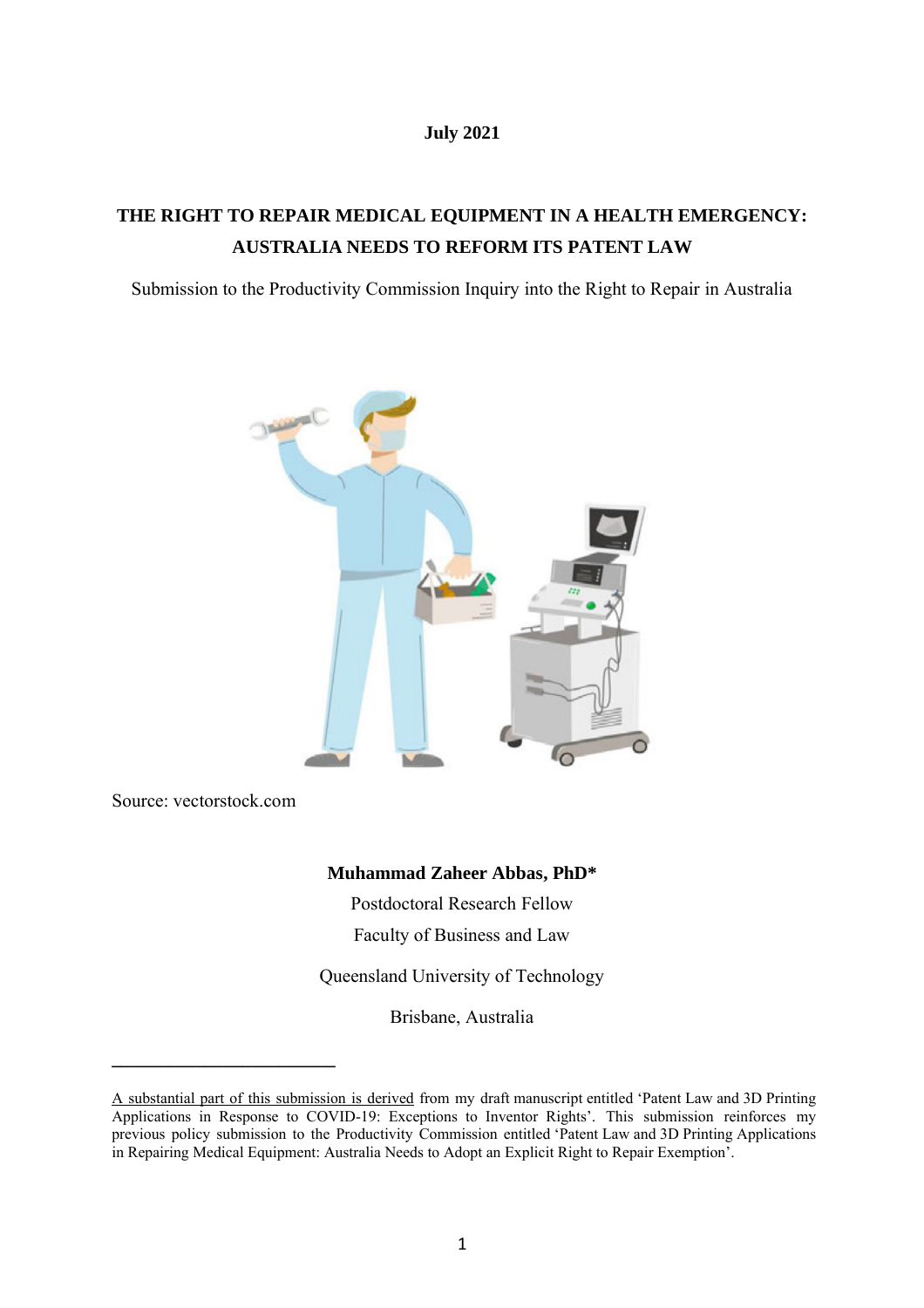### **Executive Summary**

The right to repair is not merely a legal concept but is a matter of life or death when it comes to fixing critical medical devices in a health emergency like COVID-19. Time delays in accessing repair information and repair services may result in preventable loss of human lives. Hospitals cannot wait for days or even weeks for an authorized technician because patients cannot be made to wait if a ventilator or defibrillator goes down. In such a situation, healthcare providers, facing life-threatening logistical problems, cannot and should not rely on optional goodwill and benevolence of profitdriven manufacturing corporations. Corporations are expected to pursue profitmaximising strategies. They do not like competition and look for strategies to extract recurring revenue from their patent-protected products. They like to dominate markets by having exclusive rights and by extending their exclusive rights. It is duty of the Australian government to intervene through policy and legislative measures when the public interest is actually or potentially undermined, especially in times of emergencies.

The COVID-19 crisis exposed vulnerabilities of supply chains and put global healthcare systems under critical strain. It highlighted the importance of 3D printing and the right to repair medical devices. The Australian government's policy and legislative response is required to address the imbalance between the corporate interest and the public interest in the context of the right to repair. There are substantial barriers to repairing medical equipment even during a health emergency. There is a pressing need to think about the existing gaps or imbalances in Australia's patent laws and policies. Patent rights should not be allowed to stand in the way of saving human lives. Australia needs to use the impetus of COVID-19 to reform its patent law. There is a pressing need to legislate a more robust and explicit right to repair and to provide explicit defences or exceptions for the right to repair medical devices in response to the current and future health crisis.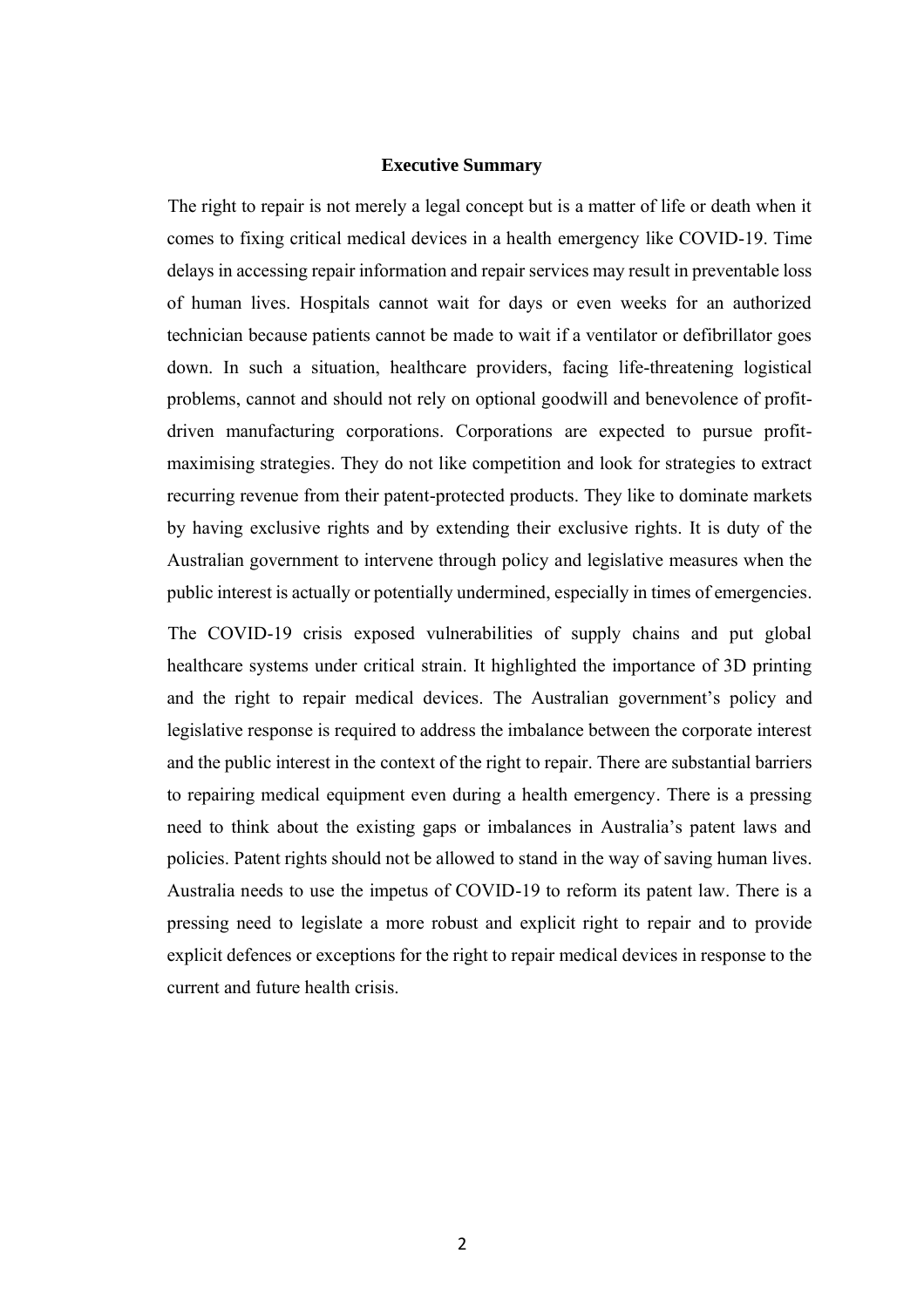## **Recommendations**

- 1. To safeguard the public interest, Australia needs to legislate a more robust, explicit, and enforceable right to repair defense. A bright-line test should be provided to distinguish between permissible repair and infringing reconstruction.
- 2. 3D printing of replacement parts of patent-protected medical devices should be specifically allowed in a health emergency. This exception is critical for making optimal use of unique capabilities of 3D printing to save lives without fear of an actual or potential infringement action. This exception is also important for consistent and predictable application of the Australian patent law.
- 3. The High Court of Australia endorsed the doctrine of patent exhaustion in 2020. Australia's current position is still not clear on whether the doctrine of exhaustion applies on a national or international basis. The WTO TRIPS Agreement left exhaustion of rights to the discretion of its Member States. Australia needs to make full use of this flexibility to provide greater certainty by clearly adopting an international exhaustion regime that favours consumers by legalising parallel importation.
- 4. Australia should not merely rely on the High Court decision on patent exhaustion. Australia needs to take stronger actions around patents that go beyond the one policy option of patent exhaustion endorsed by the High Court. There is a need to make a better use of policy space provided under the WTO TRIPS flexibilities to tackle access issues and to safeguard the public interest.
- 5. Australia needs to learn from the Wyden-style proposals in the U.S. which are really important in providing explicit defences or exceptions for the right to repair medical devices in response to COVID-19. Australia should provide a specific COVID-related right to repair defence or a pandemic-specific exception in its patent law to deal with the current and future health crisis.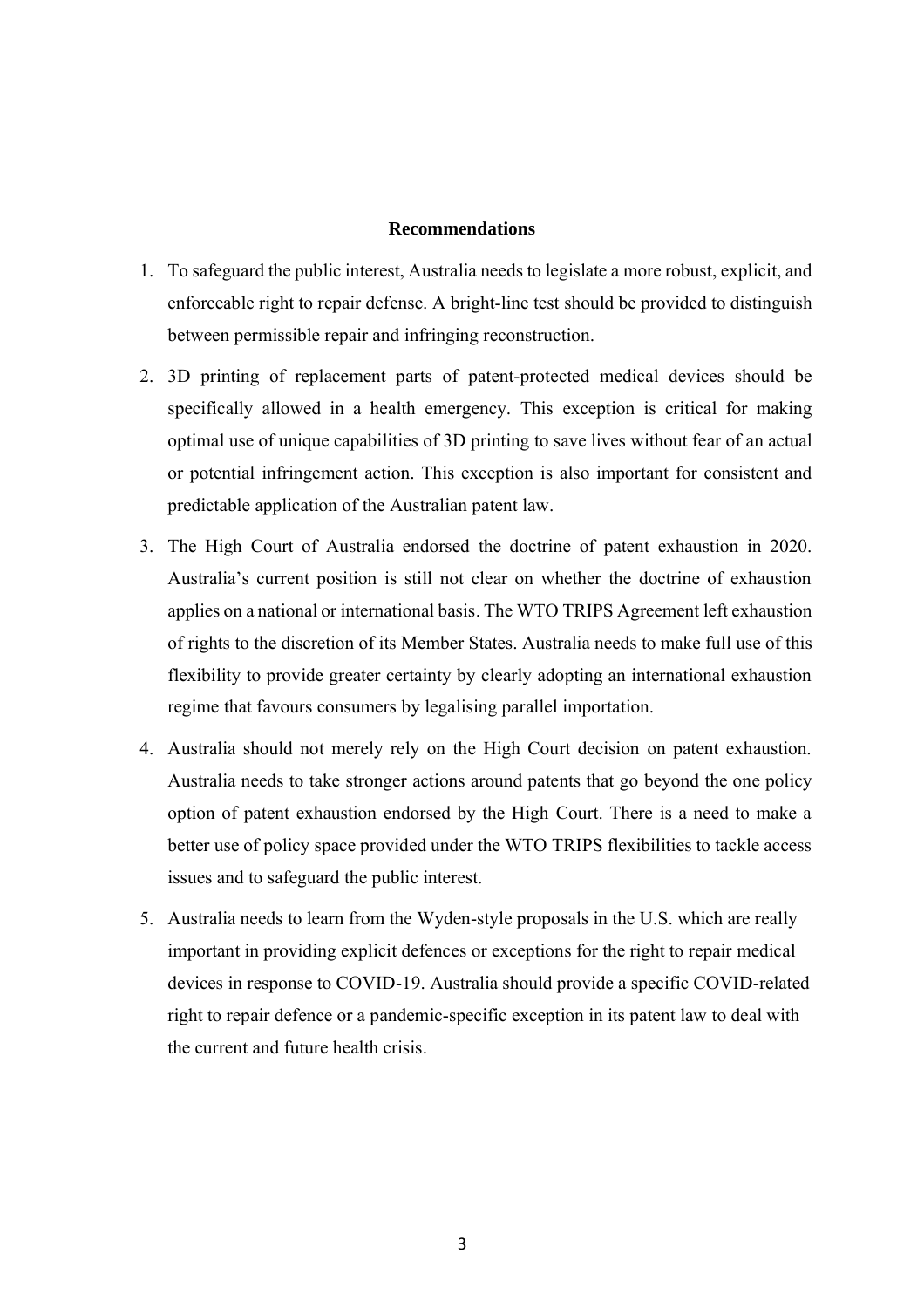## **Biography**

Dr. Muhammad Zaheer Abbas, Member of the Australian Centre for Health Law Research (ACHLR), is a Postdoctoral Research Fellow at Faculty of Business and Law, Queensland University of Technology (QUT), Brisbane, Australia. In this role, he is working with Professor Matthew Rimmer on his Australian Research Council Discovery Project 'Inventing the Future: Intellectual Property and 3D Printing' (Project ID: DP170100758). In March 2020, he completed PhD in Law at QUT as a recipient of QUT Postgraduate Research Award. Previously, he studied Law at International Islamic University (IIU), Islamabad, Pakistan, and obtained LLB (Hons) with distinction in 2010. He also obtained LLM in International Law, with distinction, from the same university in 2012. He served as a Lecturer in Law at Faculty of Law, IIU, and has nearly 10 years of teaching and/ or research experience. He also served as Associate Editor of *'Islamabad Law Review'*, a peer reviewed open-access research journal of IIU. He has published 26 peer-reviewed research papers, mostly related to intellectual property protection and the public interest. He has also presented 33 conference papers on related topics.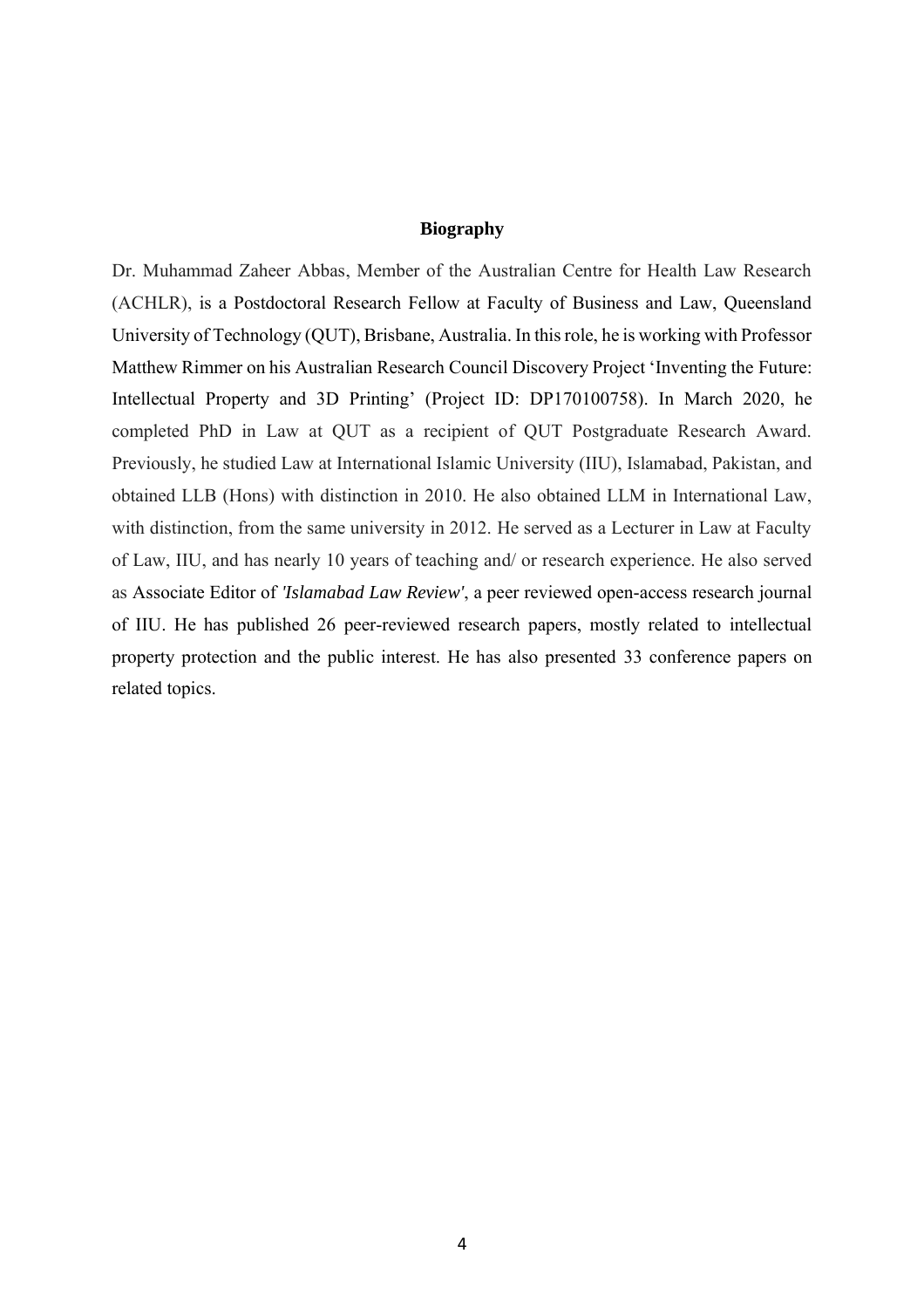# **THE RIGHT TO REPAIR MEDICAL EQUIPMENT IN A HEALTH EMERGENCY: AUSTRALIA NEEDS TO REFORM ITS PATENT LAWS**

### **Muhammad Zaheer Abbas, PhD**

#### **I. INTRODUCTION**

I am making this submission to reinforce my previous policy submission entitled 'Patent Law and 3D Printing Applications in Repairing Medical Equipment: Australia Needs to Adopt an Explicit Right to Repair Exemption' that I made to the Productivity Commission in the beginning of this year. Repair involves several forms of industrial property including copyright, trademarks, designs, patents, and confidential information or trade secrets. Because of its limited scope, the key focus of this submission is only on patent law. Moreover, this submission provides further clarity on the utility of 3D printing in repairing medical devices in a health emergency.

Questions about the right to repair are important in the biomedical context in general and in a public health emergency in particular. Most of the modern medical equipment is protected under patents as medical equipment industry relies on a closed innovation model and grants relatively higher importance to patents in pursuit of profit.<sup>1</sup> Monopolistic ownership of proprietary rights is key concern of commercial manufacturers of medical instruments. Patents, which are considered the strongest form of intellectual property protection, provide the desired tool to manufacturers of medical equipment to dominate the market and derive maximum profits by excluding others.

Patents are private exclusive rights which allow patent holders to control whether or not, and on what terms, the protected items can be used by third parties. Patent protection potentially conflicts with reverse-engineering and 3D printing of medical parts, if such activities are carried out without the right holder's consent. There are certain exemptions and limitations to the patent holder's exclusive rights. Exceptions to patent rights create safe harbors for users to use a protected product in ways that are otherwise considered an infringement of patentee's

<sup>&</sup>lt;sup>1</sup> Michele Boldrin and David K. Levine, *Against Intellectual Monopoly* (Cambridge University Press, 2008) 62-63. See more Ugo Pagano, 'The Crisis of Intellectual Monopoly Capitalism' (2014) 38(6) *Cambridge Journal of Economics* 1409-1429.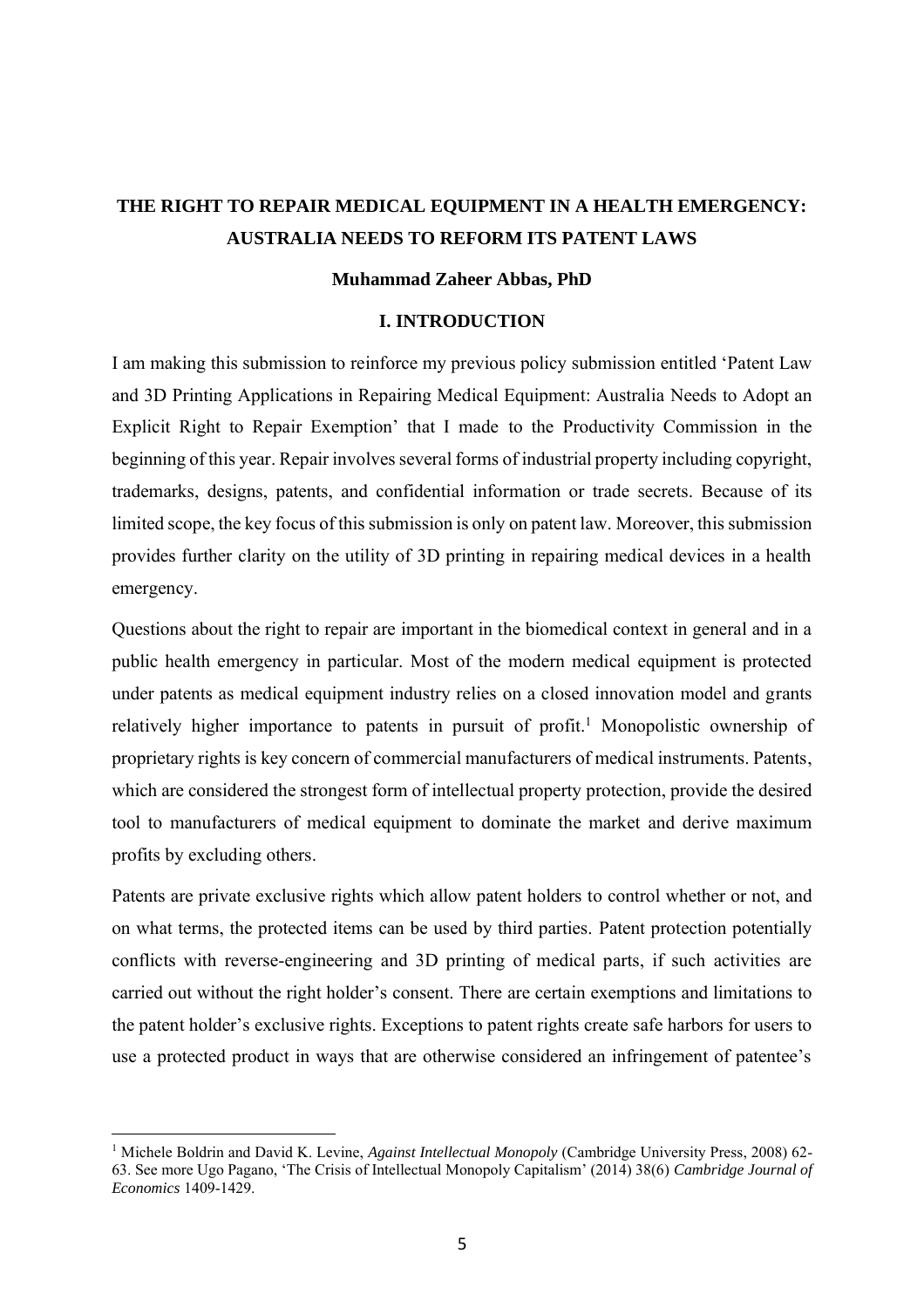exclusive rights.<sup>2</sup> The right to repair is one of the plausible defenses available to third parties who engage in repairing patent-protected medical devices without authorization of the rightholders. This submission calls for an explicit right to repair exemption in the Australian patent law in response to COVID-19.

### **II. THE RIGHT TO REPAIR IN THE AUSTRALIAN PATENT LAW**

The right to repair is not an established or a well-defined free-standing concept under the Australian patent law. Schedule 1 of the Patents Act does not include the right to repair a patented product.<sup>3</sup> The Product Stewardship Act 2011 is another relevant national-level legislation which does not include the right to repair.<sup>4</sup> It is not clear what constitutes permissible repair in the Australian context. There is a lack of clarity regarding the distinction between infringing remanufacturing and permissible repair. In the absence of a bright-line test, courts and tribunals evaluate subjectively what constitutes the right to repair in Australia. Courts and tribunals rely on subjective assessments of the repairer's particular activities in analyzing the difference between repair and reconstruction on a case-by-case basis.

A consumer may be liable for infringement if a manufacturer is able to prove that the consumer, instead of repairing an object, reconstructed it. Consumers have to carefully consider whether their repair activities potentially infringe the rights of manufacturers. In the absence of clear guidelines, it is hard to predict the litigation outcomes in suits against consumers who engage in controversial repair activity. The right to repair is, therefore, not a straightforward legal concept. There are so many complexities for consumers in exercising this legitimate option. This lack of clarity is highly problematic, especially in a health emergency like COVID-19. There is no clearly defined standard or test to assess whether or not a repairer of a patented product engaged in infringing conduct. The broad test is that the repairer's activities do not deprive the patentee of their exclusive rights. The right to make a patented article is one of the exclusive rights of the patentee.<sup>5</sup>

Australia needs to provide a clear distinction between permissible repair and infringing reconstruction so that consumers have more certainty about the legality of their actions while deciding the extent and character of repair work. The current distinction between repair and

<sup>2</sup> Standing Committee on the Law of Patents, *Exceptions And Limitations To Patent Rights: Private And/Or Non-Commercial Use*.

<sup>3</sup> *Patents Act 1990* (Australia), Schedule 1.

<sup>4</sup> *Product Stewardship Act 2011* (Australia) No. 76, 2011.

<sup>5</sup> World Trade Organization, *Agreement on Trade-Related Aspects of Intellectual Property Rights (TRIPS Agreement)***,** Art. 28(1)(a).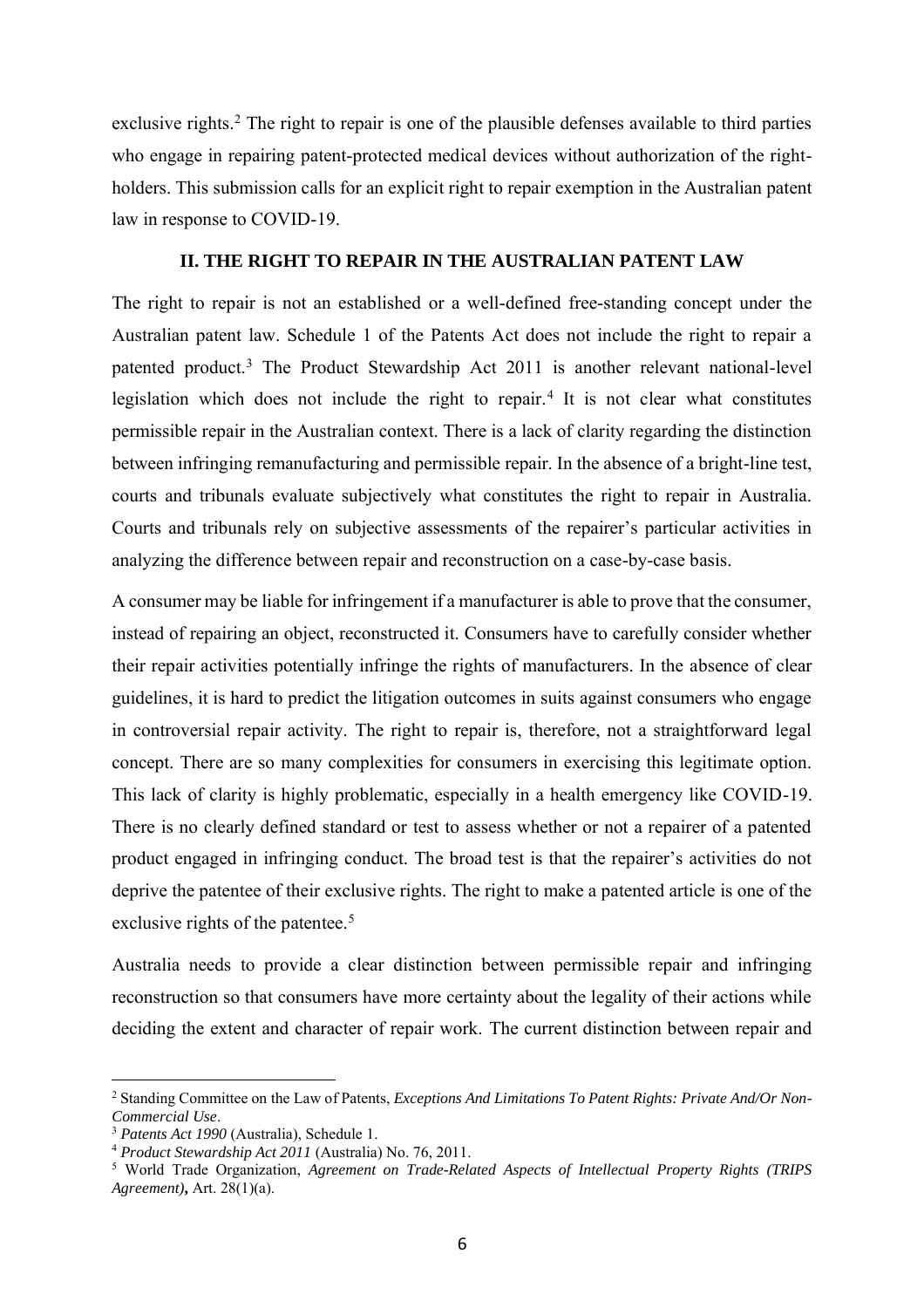reconstruction is too ambiguous to provide legal certainty to potential infringers of patent rights. This murkiness negatively impacts their ability to predetermine the validity of their conduct, their freedom to operate, and their ability to make more informed legal decisions.

The legal doctrine of exhaustion of patent rights offers support to the right to repair. Under this doctrine, the right holders' right to control or restrict further distribution exhausts upon the first sale.<sup>6</sup> Purchasers, who lawfully acquired patented products, cannot be prohibited from engaging in repairing activities if patent owners have already exhausted their rights upon the first sale. Patent owners, once they have received their full profit from the first sale, should not be allowed to control the aftermarket or secondary market for repair and service.

Until very recently, the doctrine of exhaustion was not applicable in Australia. The principle of not applying this doctrine in Australia arose from *National Phonograph Co of Australia Ltd v. Menck.*<sup>7</sup> In 2019, the Full Federal Court confirmed in *Calidad Pty v. Seiko Epson*  Corporation that there was no doctrine of patent exhaustion in Australia.<sup>8</sup> In 2020, the High Court of Australia overturned the Full Federal Court's decision and endorsed the exhaustion principle.<sup>9</sup> This landmark ruling brings Australia's position in line with the approach taken in the U.S. and EU. It is a positive development in Australia considering the importance of this doctrine in protecting the public interest and enhancing consumer welfare.

Australia's current position is still not clear on whether the doctrine of exhaustion applies on a national or international basis. Australia is yet to make optimal use of the policy space provided under the World Trade Organization Agreement on Trade-Related Aspects of Intellectual Property Rights (WTO TRIPS Agreement). The TRIPS Agreement left exhaustion of rights to the discretion of its Member States. The footnote to Art. 28(1)(a) of the TRIPS Agreement clearly indicates that the patent holder's right to control import is subject to Art. 6 of the TRIPS. Art. 6 mentions 'exhaustion' but leaves it unregulated: 'nothing in this Agreement shall be used to address the issue of the exhaustion of intellectual property rights'.<sup>10</sup> Australia needs to make full use of this flexibility to provide greater certainty by clearly adopting an international exhaustion regime that favours consumers by legalising parallel importation (**See Annexure I**)

<sup>6</sup> World Trade Organization, *Agreement on Trade-Related Aspects of Intellectual Property Rights (TRIPS Agreement)***,** Art. 6.

<sup>7</sup> *National Phonograph Co of Australia Ltd v. Menck* (1911) 12 CLR 15.

<sup>8</sup> *Calidad Pty Ltd v. Seiko Epson Corporation* (2019) FCAFC 115.

<sup>9</sup> *Calidad Pty Ltd & Ors v. Seiko Epson Corporation & Anor* (2020) HCA 41.

<sup>10</sup> *TRIPS Agreement*, Art. 6.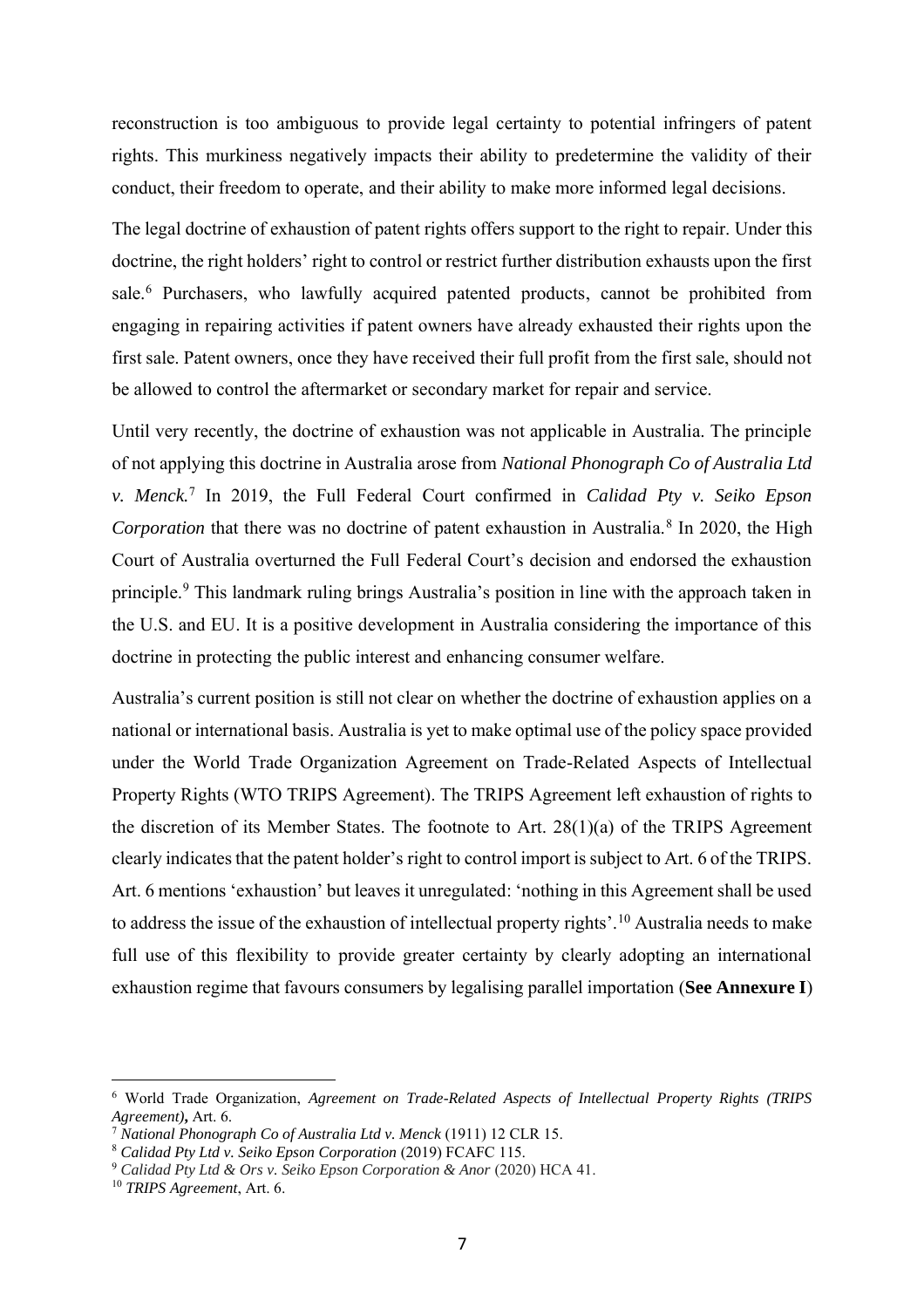which is another cost-reducing and access-enhancing policy option provided under the WTO TRIPS Agreement.

More importantly, Australia should not merely rely on the High Court decision on patent exhaustion. Australia needs to take stronger actions around patents that go beyond the one policy option of patent exhaustion endorsed by the High Court. There is a need to make a better use of policy space provided under the WTO TRIPS Agreement to tackle access issues and to safeguard the public interest. Australia should provide a well-defined, clear and enforceable right to repair defense in its patent law to stop any actual or potential infringement actions in a health emergency. Restrictions on independent or third-party repair should not be allowed to cause any outages and delays in times of a health emergency. There are shortages of medical equipment in emergency situations because of supply-chain disruptions. Unnecessary or unreasonable restrictions on independently refurbishing medical equipment worsen the already worrisome situation for hospitals and healthcare providers.

# **III. UTILITY OF 3D PRINTING IN REPAIRING MEDICAL DEVICES**

3D printing, which allows the rapid conversion of information from digital 3D models into physical objects, is a very useful tool for instant and affordable repair of medical devices in a health emergency. 3D printing makes it easier, quicker, and more affordable than before to create replacement parts for medical devices. This unique manufacturing method suits timesensitive innovation, manufacturing, and repair as it does away with the time-consuming and costly tooling and machining requirements. For instance, during the COVID-19 health emergency, there was critical shortage of ventilator valves in Italy. Within 3 hours of studying the valve, two gentlemen Cristian and Allesandro were able to create a valve prototype. The duo used a desktop 3D printer to fabricate these replacement valves. In less than 24 hours, they were able to supply valves for more than 100 ventilators to a local hospital in Italy. One can imagine the amount of time traditional manufacturers would have taken to make these valves available.

3D printing technology has the flexibility to completely revamp the line of production in a matter of days.<sup>11</sup> More importantly, there are no issues of shipping of parts as the required parts can be fabricated closer to the point of use by using 3D printing technology (**See Annexure II**). This is important because there can be natural or practical hurdles to shipping of parts

<sup>&</sup>lt;sup>11</sup> Christopher Knaus, 'Manufacturing Face Shields within Days: How Australian Industry is Pivoting to Fight Coronavirus' (April 5, 2020) *The Guardian*, <https://www.theguardian.com/world/2020/apr/05/manufacturingface-shields-mat-bowtell-3d-printing-australia-fight-coronavirus>.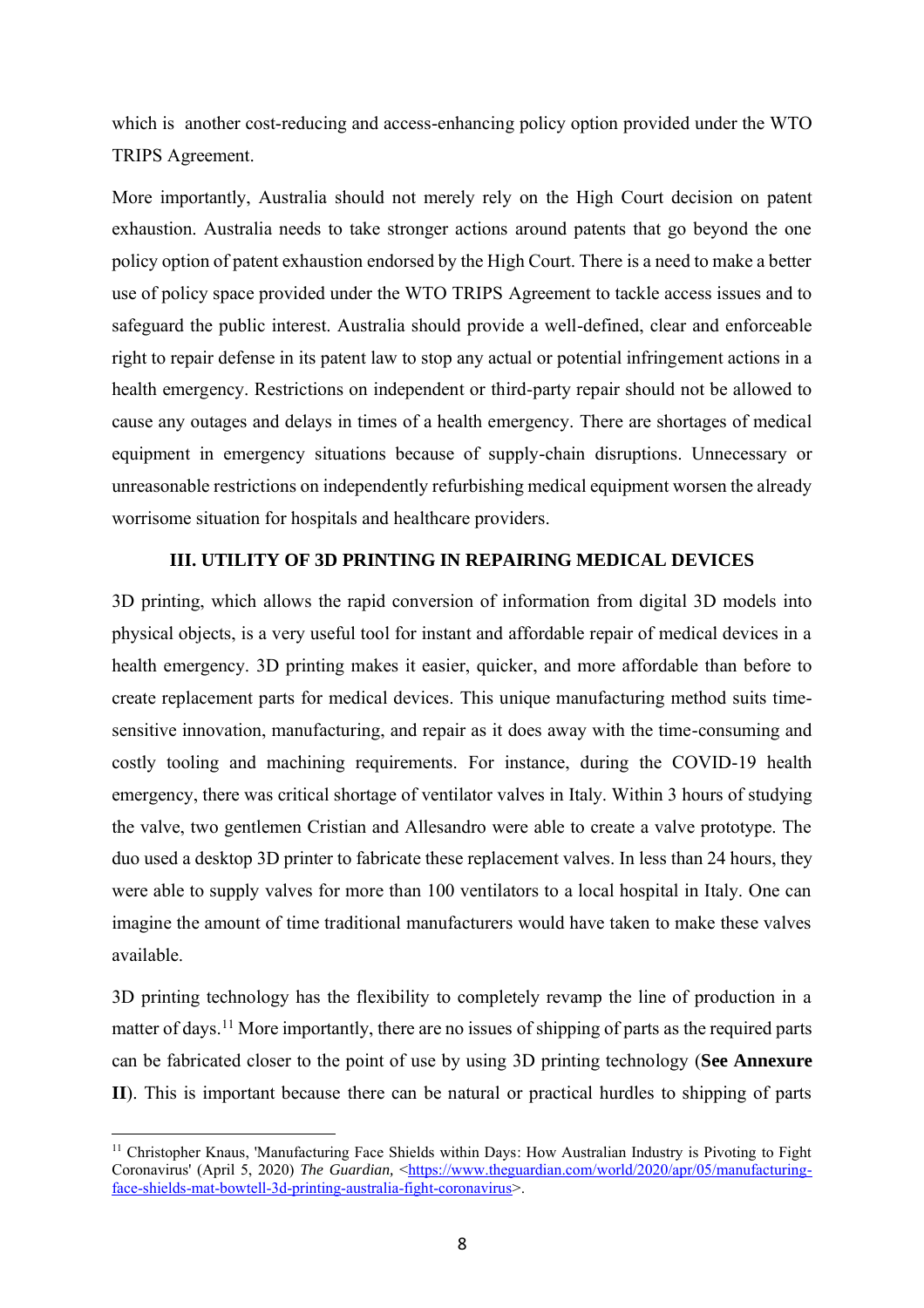during an emergency. Even when the needed resources are available overseas, they may not be delivered on time – especially to geographically remote countries like Australia - because of closed borders and transport restrictions. To curb the spread of COVID-19, more than 7 million flights were cancelled worldwide. Even several cargo flights were cancelled which adversely impacted the delivery of much-needed medical equipment.<sup>12</sup> 3D printing technology is less affected by the ground realities of an emergency as it allows virtual data shipping instead of physical part shipping.<sup>13</sup> Digital files can be swiftly and economically shared over the Internet. Low-cost 3D printers, which serve as mini-factories in a box, make it possible to convert these electronic files into ready-to-use physical goods.

From a legal perspective, 3D printing further complicates matters and creates new challenges for the repair-reconstruction doctrine by expanding the scope of possibilities. With its unique capabilities, 3D printing empowers 'consumers [] to create many parts by simply downloading, scanning, or creating the CAD file and printing it in plastic, metal, or other materials'.<sup>14</sup> 3D printing even enables consumers to engage in the reconstruction of patented products by reducing costs and infrastructural needs for creation processes and by making these processes simple to carry out without specialized knowledge and skills. These processes were once costprohibitive and technically too cumbersome to be carried out by consumers. Patent holders may be frustrated by the loss of revenue if a trend of convenient and extended repair through 3D printing develops and continues to grow. Patent owners may view 3D printing of replacement parts as theft or piracy.<sup>15</sup> This conflict of interest will lead to foreseeable tensions between consumers, who will strive to maintain their right to repair, and patent owners, who will strive to restrict the consumers' activity of 3D printing replacement parts.

Consumers need to be certain about the legality of their actions to confidently embrace the disruptive 3D printing technology. A more robust and explicit right to repair exemption needs to be incorporated in patent law in response to the COVID-19 health emergency. To safeguard the public interest, 3D printing of replacement parts - like venturi valves -should be specifically permitted. Saving lives is more important than considering whether a patented device is used

<sup>&</sup>lt;sup>12</sup> Aamer Nazir *et al.*, 'The Rise of 3D Printing Entangled with Smart Computer Aided Design during COVID-19 Era' (2020) *Journal of Manufacturing Systems*, <https://doi.org/10.1016/j.jmsy.2020.10.009.>.

<sup>13</sup> Nari Lee, 'Intellectual Property and Open Innovation in 3D Printing: A Different Form of Exclusivity' in *The Innovation Society and Intellectual Property,* Josef Drexl, Anselm Kamperman Sanders, eds. (Edward Elgar Publishing, 2019).

<sup>14</sup> New Car Retailing Industry A market study by the ACCC (2017) *Australian Competition and Consumer Commission*, 1157.

<sup>15</sup> Ibid, 1166.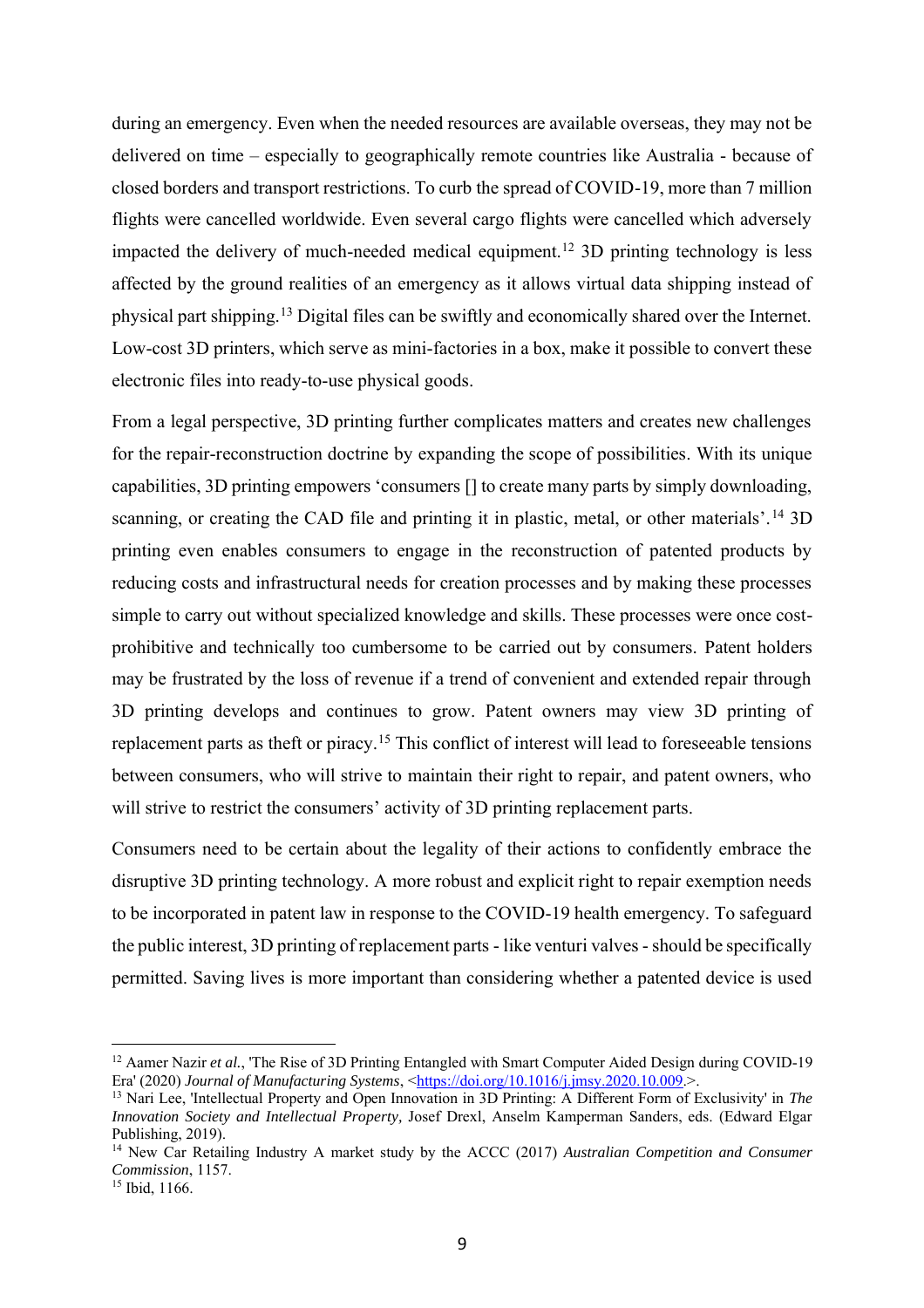past the end of its normal product life span. The repair is savior in a health emergency if it extends the use of a medical device after it is completely worn out and spent. This clear exemption is important so that consumers of medical devices and 3D maker communities can confidently engage in humanitarian efforts to repair critical life-saving medical equipment without risking patent infringement. An explicit right to repair exemption will also de-risk users of 3D printed medical devices and replacement parts like hospitals and medical relief organizations.

The proposed exemption is in line with the object and purpose of the WTO TRIPS Agreement. Art. 7 of the TRIPS Agreement is a balancing provision which states that intellectual property rights should be protected and enforced 'to the mutual advantage of producers and users of technological knowledge and in a manner conducive to social and economic welfare, and to a balance of rights and obligations'.<sup>16</sup> Art. 8 further illustrates public policy objectives of enforcing intellectual property rights. It allows WTO Member States to 'adopt measures necessary to protect public health and nutrition, and to promote the public interest in sectors of vital importance to their socio-economic and technological development'.<sup>17</sup> Paragraph 19 of the Doha Ministerial Declaration reaffirmed that 'the TRIPS Council shall be guided by the objectives and principles set out in Arts. 7 and 8 of the TRIPS Agreement'.<sup>18</sup> The proposed right to repair exemption mirrors the objectives and principles enshrined in Arts. 7 and 8 for a balance between the private interests of right-holders and the collective interests of society.

Australia should learn from law reform efforts in key international jurisdictions. For instance, in the U.S., Senator Ron Wyden and Representative Yvette Clarke put forward a new bill (The Critical Medical Infrastructure Right-to-Repair Act of 2020) at the federal level,<sup>19</sup> in response to COVID-19, to reform the right to repair legislation.<sup>20</sup> The bill provides COVID specific right to repair to temporarily suspend restrictions that may block needed repairs. The specific purpose of the Bill is to stop infringement actions in order to fix short of supply medical technologies on a non-commercial basis during the current pandemic.

<sup>16</sup> World Trade Organization, *Agreement on Trade-Related Aspects of Intellectual Property Rights (TRIPS Agreement)***,** Art. 7.

 $17$  Ibid, Art. 8.

<sup>18</sup> *Doha Ministerial Declaration on TRIPS Agreement and Public Health*, 20 November 2001*,* Para 19.

<sup>&</sup>lt;sup>19</sup> Previously, in 2012, the first right to repair legislation was introduced in Massachusetts. Another 20 States in the U.S. have tried to introduce right to repair legislation in the following years. Corporations like John Deere, Apple, Microsoft, and Dyson have consistently opposed such legislative efforts.

<sup>&</sup>lt;sup>20 '</sup>Wyden and Clarke Introduce Bill to Eliminate Barriers to Fixing Critical Medical Equipment During the Pandemic | U.S. Senator Ron Wyden of Oregon' <https://www.wyden.senate.gov/news/press-releases/wydenand-clarke-introduce-bill-to-eliminate-barriers-to-fixing-critical-medical-equipment-during-the-pandemic->.